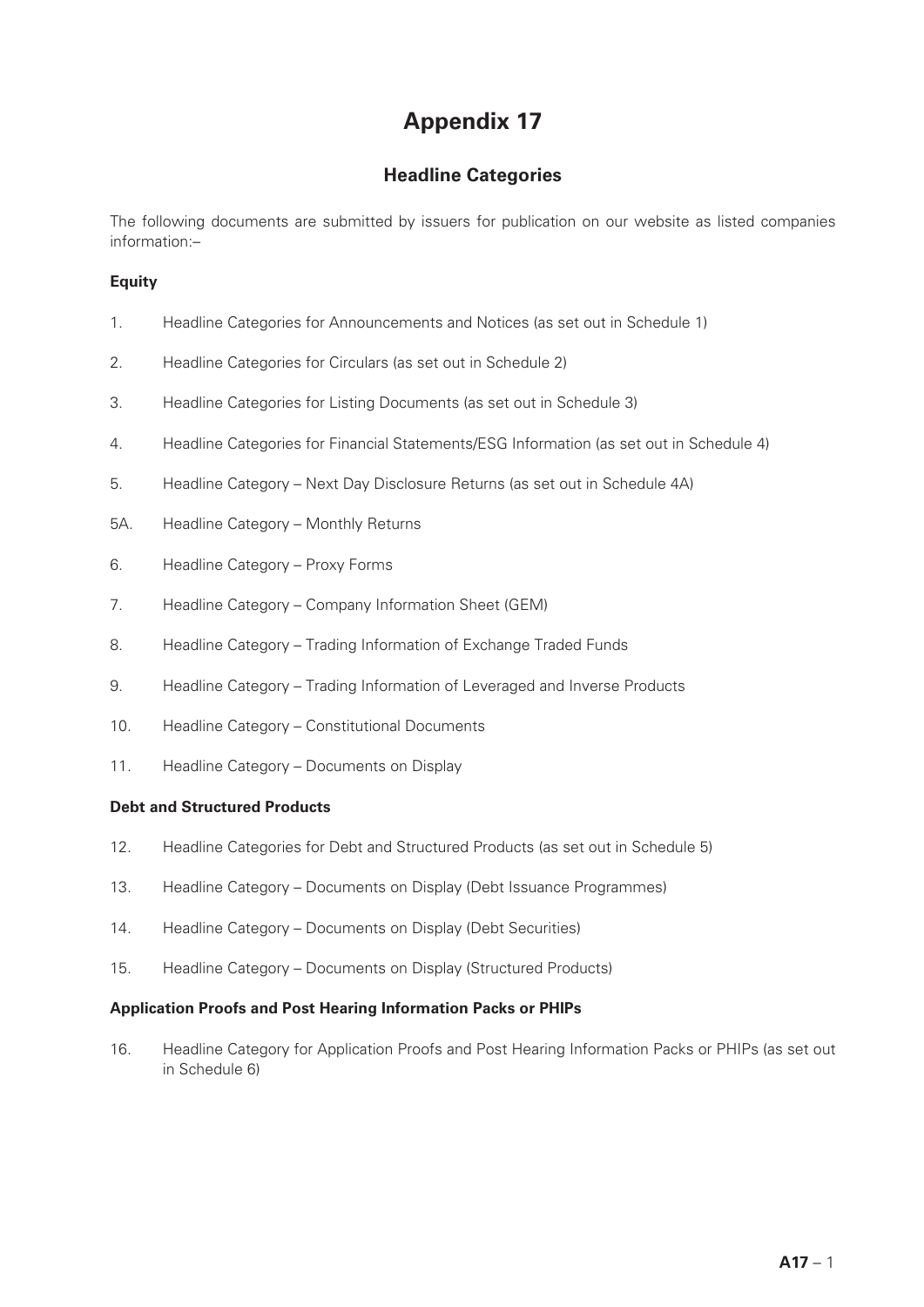### **Headline Categories for Announcements and Notices**

#### **Connected Transactions**

Auditors or INEDs Unable to Confirm Matters relating to Continuing Connected Transaction Connected Transaction Continuing Connected Transaction Guaranteed Net Tangible Assets or Profits Waiver in respect of Connected Transaction Requirements

#### **Corporate Positions and Committees/Corporate Changes**

Amendment of Constitutional Documents Change in a Director's or Supervisor's Biographical Details Change in Auditors Change in Class Rights Change in Company Secretary Change in Compliance Adviser Change in Compliance Officer Change in Directors or of Important Executive Functions or Responsibilities Change in Financial Year End Change in Registered Address or Office, Registered Place of Business in HK or Agent for Service of Process in HK Change in Share Registrar/Transfer Agent Change in Supervisors Change in Chief Executive Change of Audit Committee Member Change of Remuneration Committee Member Change of Company Name List of Directors and their Role and Function Non-compliance with Audit Committee Requirements Non-compliance with Remuneration Committee Requirements Non-compliance with Compliance Officer Requirements Non-compliance with INED Requirements or INED Failing to Meet Independence Guidelines Terms of Reference of the Audit Committee Terms of Reference of the Remuneration Committee Terms of Reference of the Nomination Committee Terms of Reference of Other Board Committees

#### **Financial Information**

Advance to an Entity Date of Board Meeting Delay in Results Announcement Dividend or Distribution Dividend or Distribution (Announcement Form) Final Results Financial Assistance and/or Guarantee to Affiliated Company Interim Results Modified Report by Auditors Net Asset Value Profit Warning Prior Period Adjustments due to Correction of Material Errors Quarterly Results Results of a Subsidiary Revision of Information in Published Preliminary Results Revision of Published Financial Statements and Reports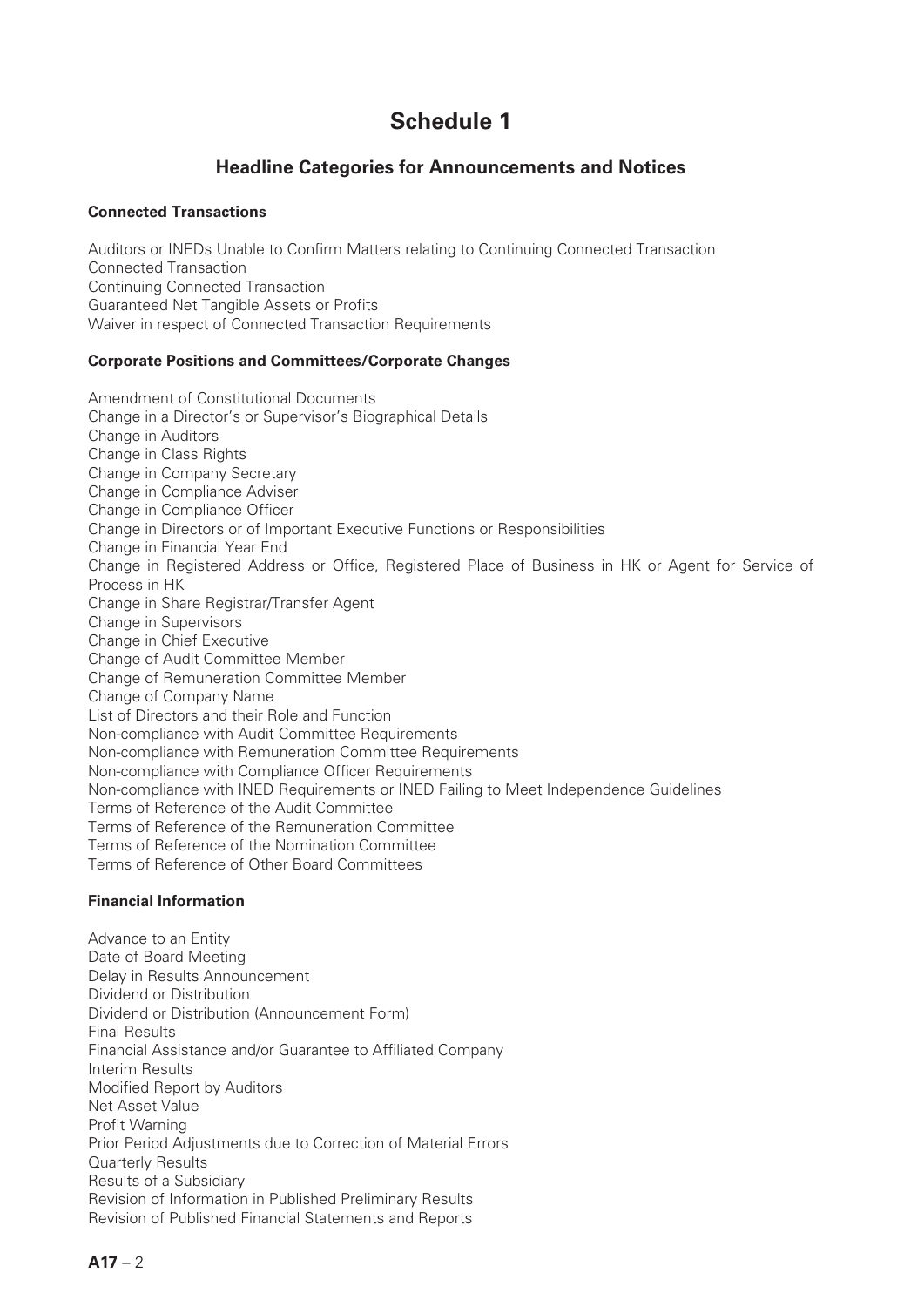#### **Meetings/Voting**

Change of Voting Intention Material Information after Issue of Circular Nomination of Director by Shareholder Notice of AGM Notice of EGM/SGM Re-election or Appointment of Director subject to Shareholders' Approval Results of AGM Results of EGM/SGM Change in Auditors subject to Shareholders' Approval

#### **New Listings (Listed Issuers/New Applicants)**

Allotment Results Formal Notice Listing of Securities by way of Introduction Striking Price on Offer for Subscription or for Sale by Tender Supplemental Information regarding IPO Transfer of listing from GEM to Main Board Mixed Media Offer

#### **Notifiable Transactions**

Delay in Completion Discloseable Transaction Major Transaction Reverse Takeover Share Transaction Termination of Transaction Variation to Terms Very Substantial Acquisition Very Substantial Disposal

#### **Reorganisation/Change in Shareholding/Major Changes/Public Float/Listing Status**

Announcement by Offeree Company under the Takeovers Code Announcement by Offeror Company under the Takeovers Code Change in Principal Business Activities Change in Shareholding Charging or Pledging of Shares by Shareholder Concentration of Shareholdings Dealing in Securities by Director where Otherwise Prohibited under Model Code Group Restructuring or Scheme of Arrangement Lack of Open Market in Securities Listing on Overseas Exchange or Securities Market Privatisation/Withdrawal or Cancellation of Listing of Securities Resumption Spin-off Sufficiency of Assets and/or Operations and/or Issuer becoming Cash Company Sufficiency of Public Float Suspension Trading Halt Winding Up and Liquidation of Issuer, its Holding Company or Major Subsidiary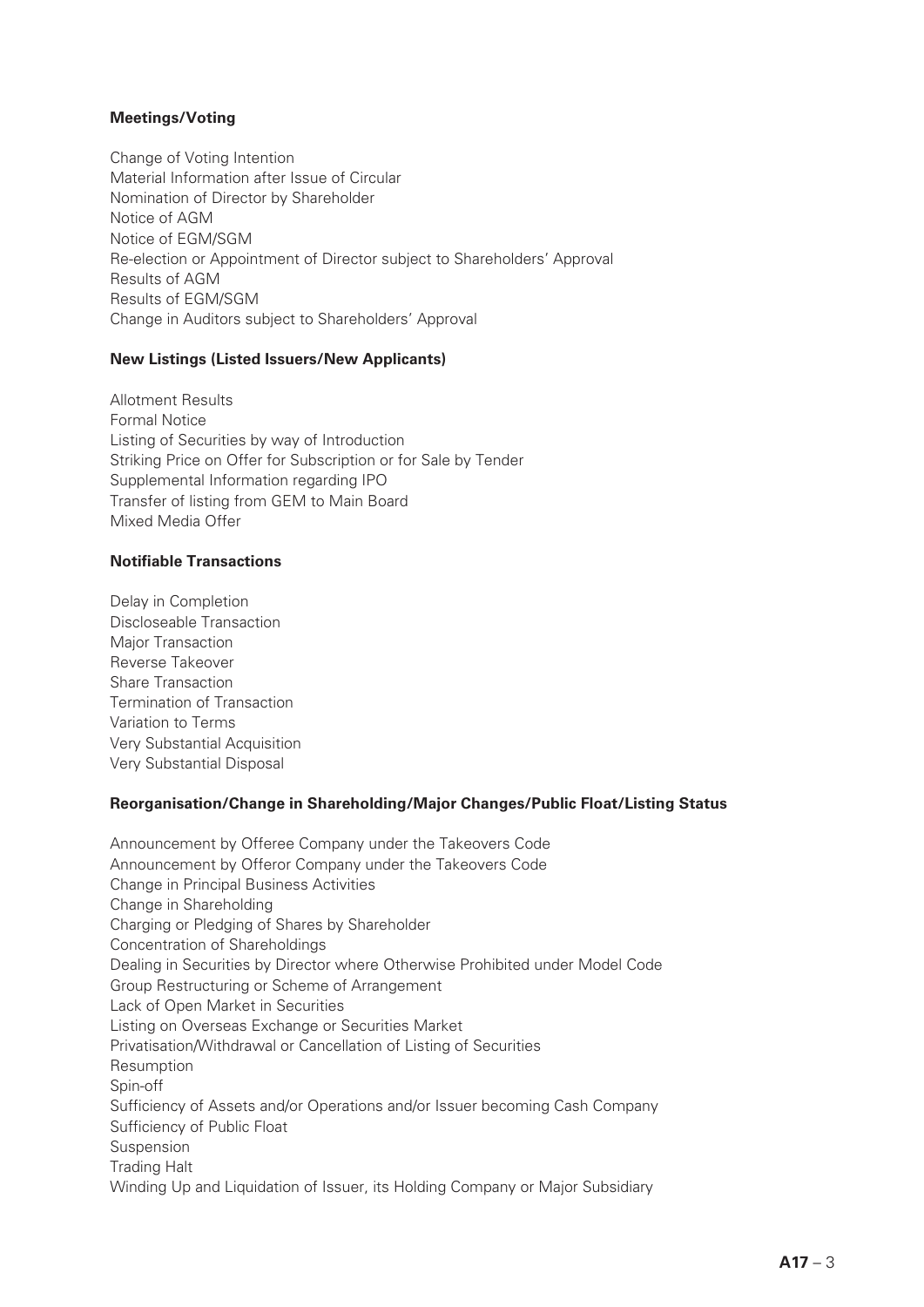#### **Securities/Share Capital**

Announcement pursuant to Code on Share Buy-backs Bonus Issue (Announcement Form) Capital Reorganisation Capitalisation Issue Change in Board Lot Size Change in Terms of Securities or Rights attaching to Securities Change of Dividend Payment Date Closure of Books or Change of Book Closure Period Consideration Issue Conversion of Securities Intention to Sell Shares of Untraceable Member Issue of Convertible Securities Issue of Debt Securities Issue of Preference Shares Issue of Securities by Major Subsidiary Issue of Shares under a General Mandate Issue of Shares under a Specific Mandate Issue of Warrants Movements in Issued Share Capital Open Offer Placing Rights Issue Share Option Scheme Trading Arrangements (other than Change in Board Lot Size)

#### **Miscellaneous**

Breach of Loan Agreement Clarification of News or Reports – Qualified Clarification of News or Reports – Standard or Super Delay in Dispatch of Circular or other Document Loan Agreement with Specific Performance Covenant Matters relating to Collective Investment Schemes Matters relating to Options Mining Activities Undertaken by Listed Issuers Other – Business Update Other – Corporate Governance Related Matters Other – Litigation Other – Miscellaneous Other – Trading Update Overseas Regulatory Announcement – Board/Supervisory Board Resolutions Overseas Regulatory Announcement – Business Update Overseas Regulatory Announcement – Corporate Governance Related Matters Overseas Regulatory Announcement – Issue of Securities and Related Matters Overseas Regulatory Announcement – Other Overseas Regulatory Announcement – Trading Update Inside Information Unusual Price/Turnover Movements – Qualified Unusual Price/Turnover Movements – Standard or Super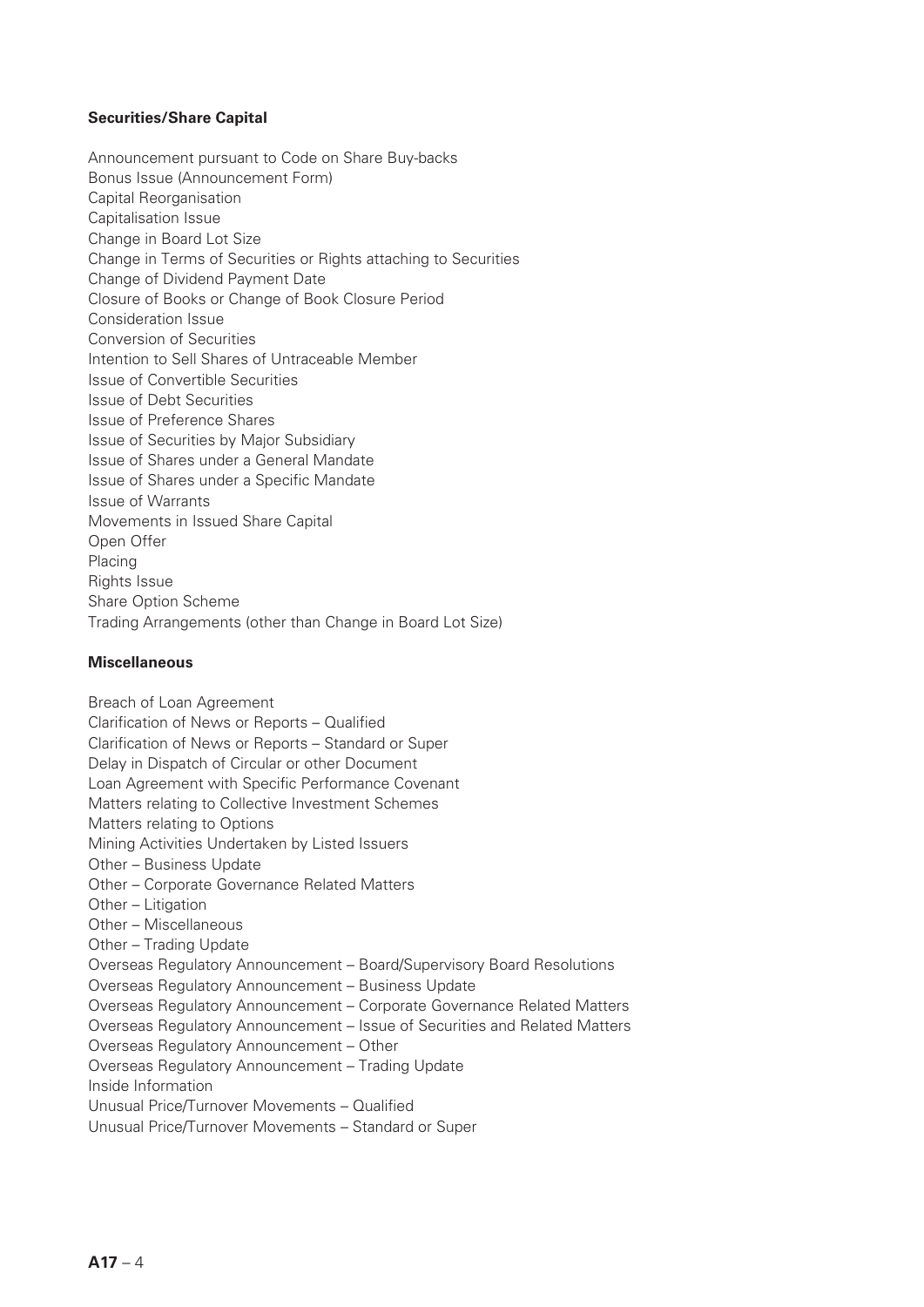## **Headline Categories for Circulars**

#### **Connected Transaction**

Connected Transaction Continuing Connected Transaction

#### **Corporate Positions and Committees/Corporate Changes**

Amendment of Constitutional Documents

#### **Meetings/Voting**

Change of Voting Intention Material Information after Issue of Circular Nomination of Director by Shareholder Re-election or Appointment of Director subject to Shareholders' Approval Change in Auditors subject to Shareholders' Approval

#### **Notifiable Transactions**

Major Transaction Reverse Takeover Very Substantial Acquisition Very Substantial Disposal

#### **Reorganisation/Change in Shareholding/Major Changes/Public Float/Listing Status**

Document issued by Offeree Company under the Takeovers Code Document issued by Offeror Company under the Takeovers Code Fundamental Change in Principal Business Activities Privatisation/Withdrawal of Listing of Securities Proposal of Mineral Company to Explore for Natural Resources as Extension to or Change from Existing Activities Spin-off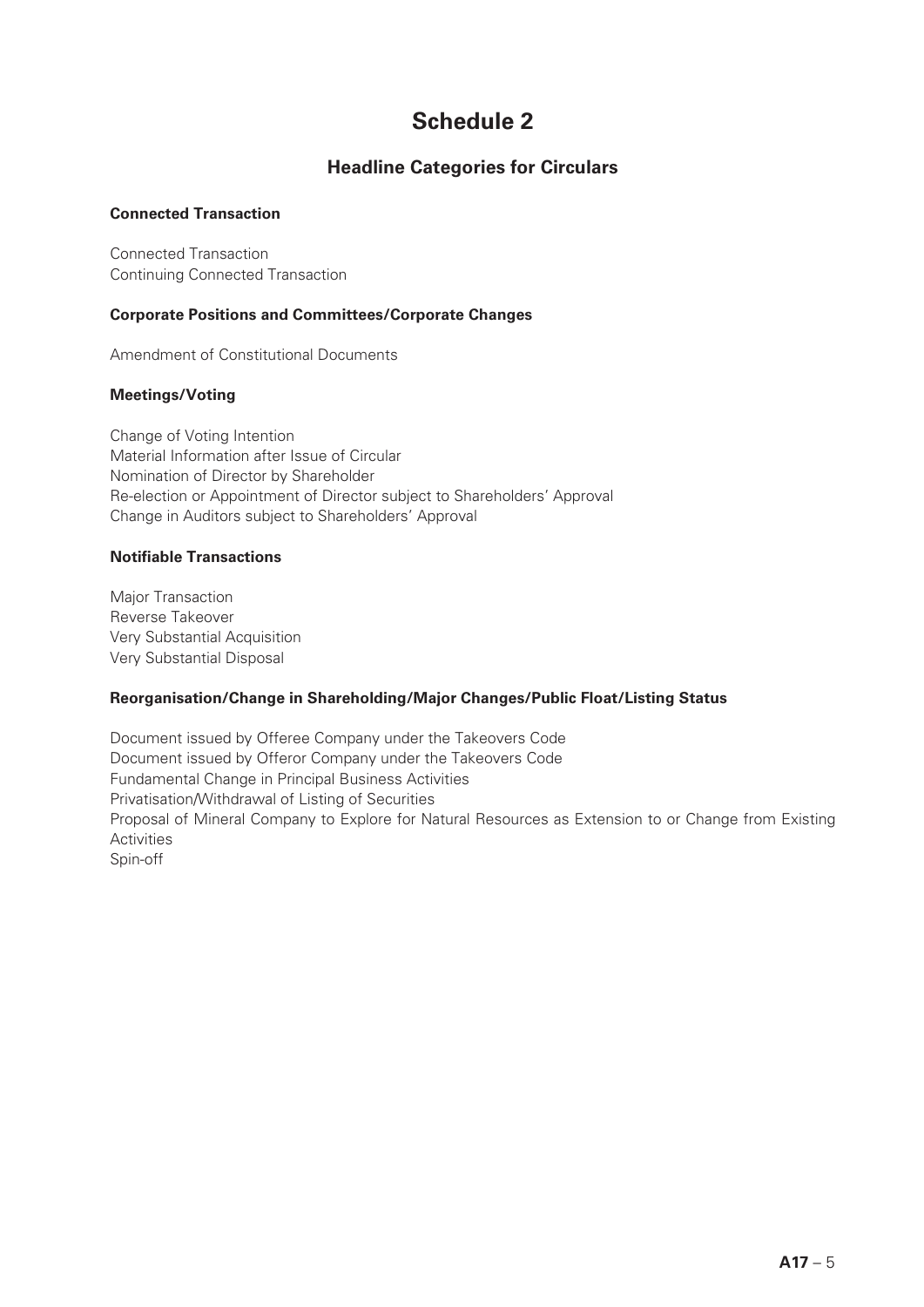#### **Securities/Share Capital**

Capitalisation Issue

Change in Terms of Securities or Rights attaching to Securities Document issued pursuant to Code on Share Buy-backs Exchange or Substitution of Securities Explanatory Statement for Repurchase of Shares General Mandate Issue of Convertible Securities Issue of Debt Securities Issue of Preference Shares Issue of Securities by Major Subsidiary Issue of Securities within 6 Months of Listing Issue of Shares Issue of Warrants Open Offer Rights Issue Share Option Scheme

#### **Miscellaneous**

Matters relating to Collective Investment Schemes **Other**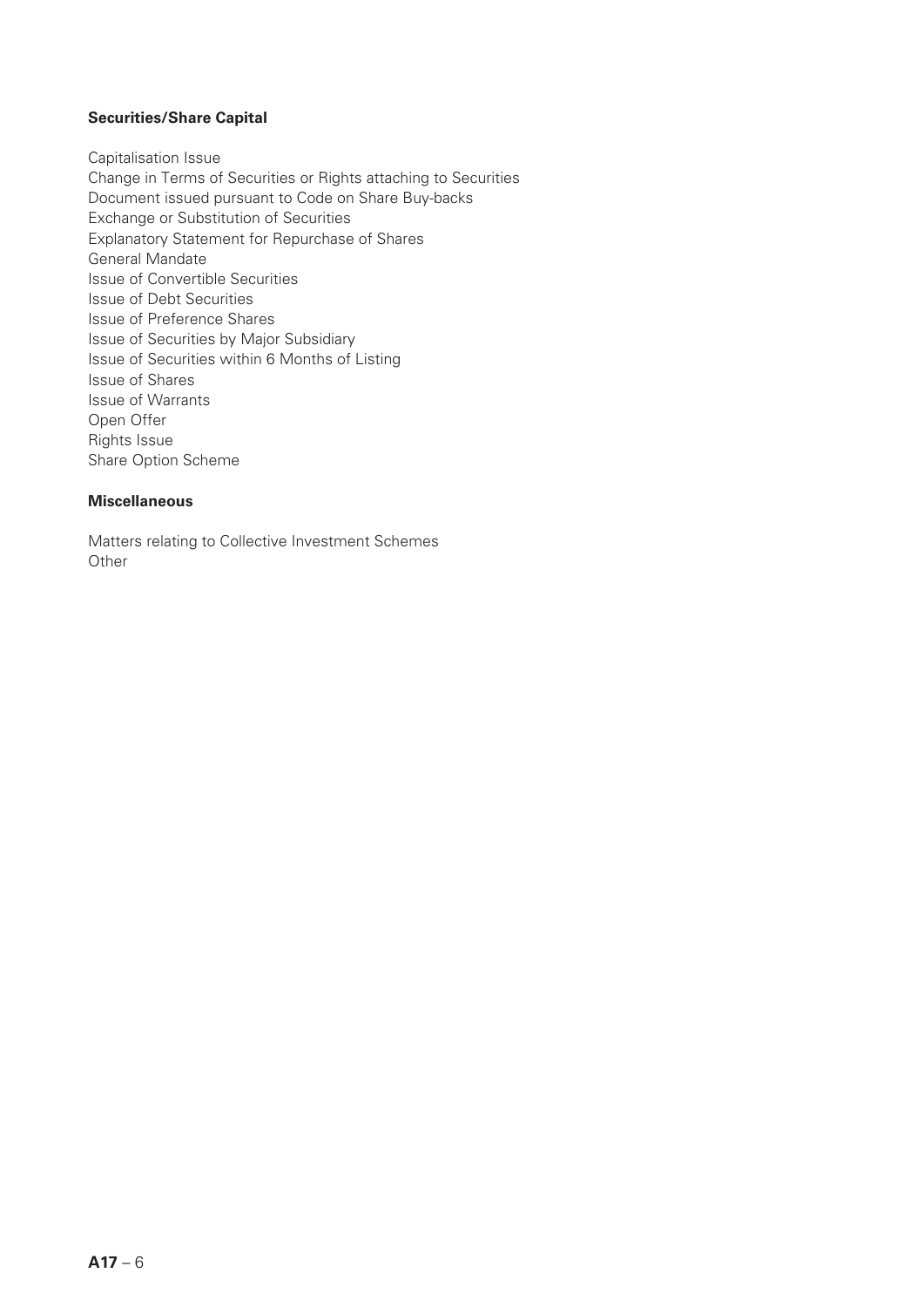## **Headline Categories for Listing Documents**

Authorised Collective Investment Scheme Capitalisation Issue Deemed New Listing under the Listing Rules Exchange or Substitution of Securities Introduction Offer for Sale Offer for Subscription Open Offer **Other** Placing of Securities of a Class New to Listing Rights Issue Supplementary Listing Document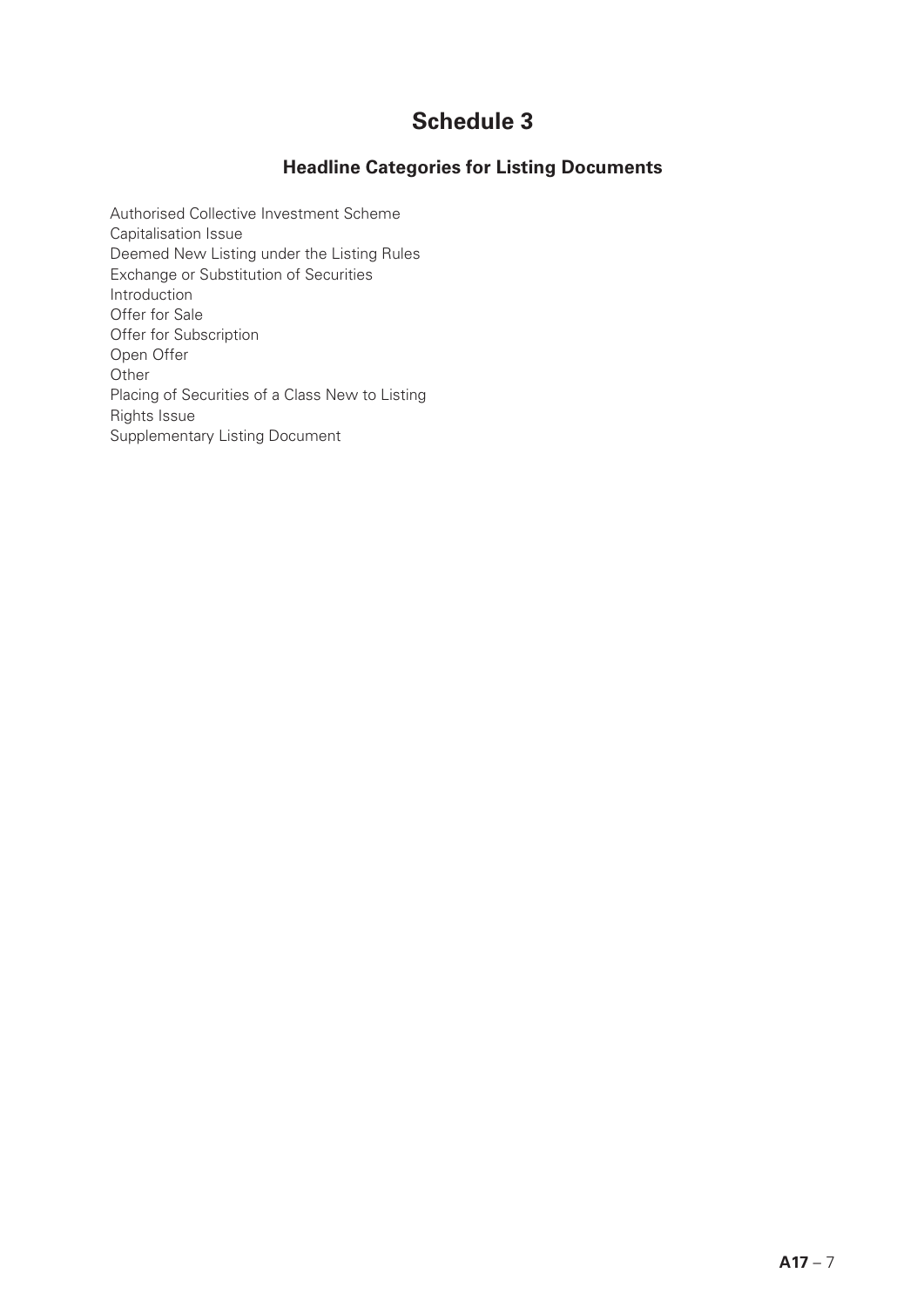## **Headline Categories for Financial Statements/ESG Information**

Annual Report Interim/Half-Year Report Quarterly Report Environmental, Social and Governance Information/Report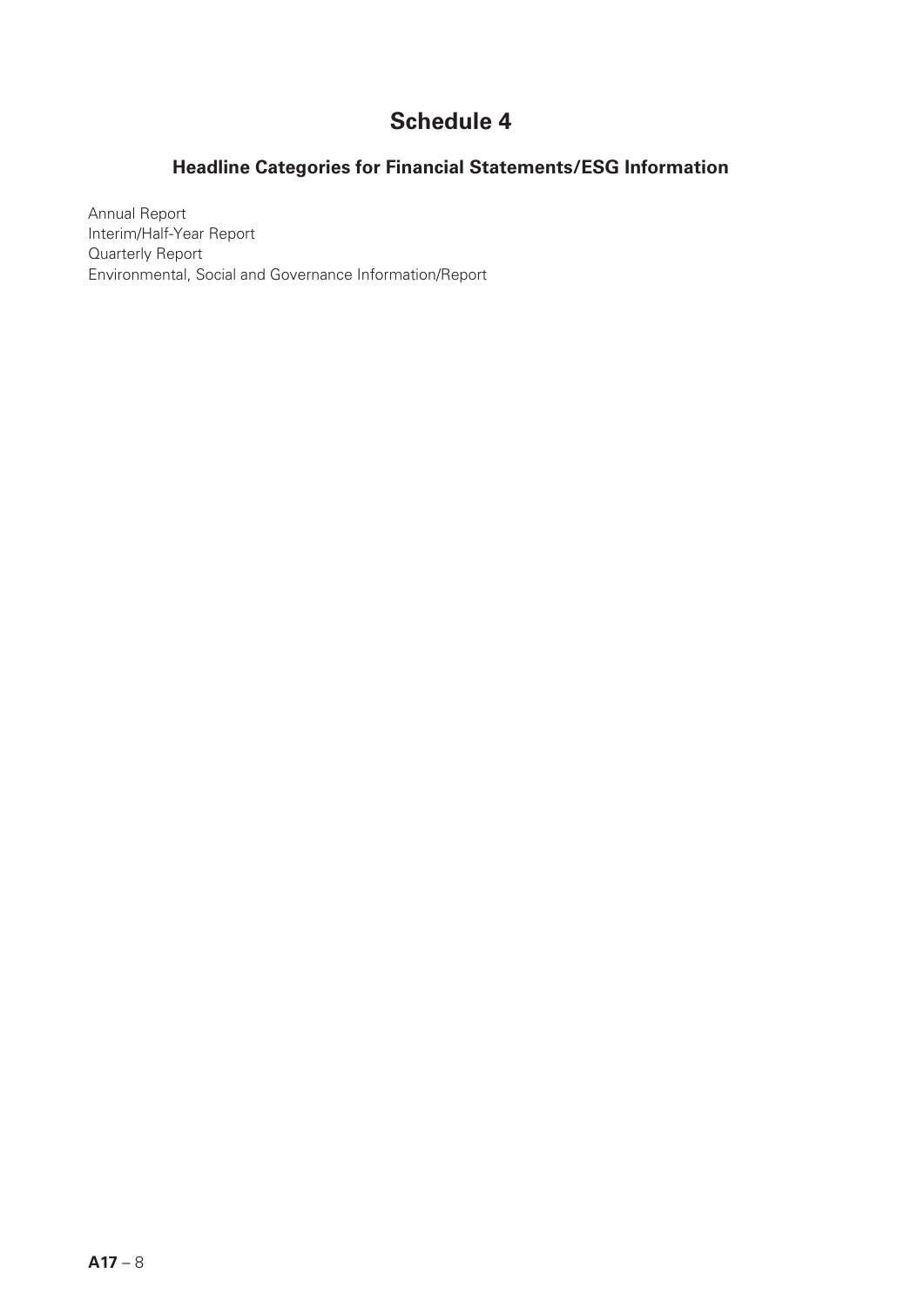# **Schedule 4A**

## **Headline Categories for Next Day Disclosure Returns**

Share Buyback **Others**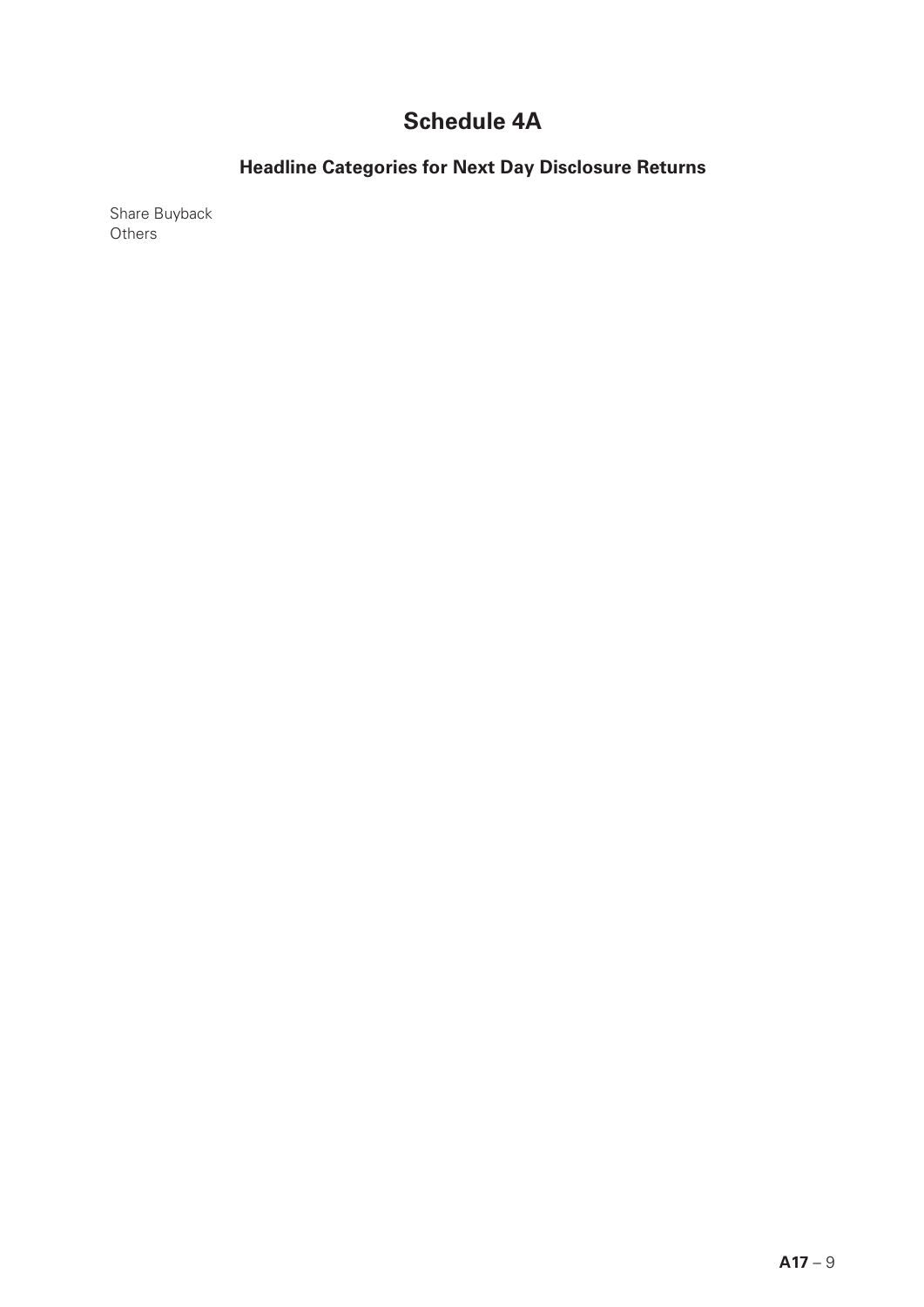### **Headline Categories for Debt and Structured Products**

#### **Callable Bull / Bear Contracts (CBBC)**

Additional information – Exotic CBBC Adjustment to Terms and Conditions – CBBC Base Listing Document – CBBC Daily Trading Report – CBBC Expiry Announcement – CBBC Inside Information – CBBC Launch Announcement – CBBC Liquidity Provision Service – CBBC Market Disruption Event – CBBC Other – CBBC Pre-Listing Trading Report – CBBC Resumption – CBBC Supplemental Listing Document – CBBC Suspension – CBBC Trading Halt – CBBC Withdrawal of Listing – CBBC

#### **Derivative Warrants (DW)**

Additional Information – Exotic DW Adjustment to Terms and Conditions – DW Base Listing Document – DW Daily Trading Report – DW Expiry Announcement – DW Inside Information – DW Launch Announcement – DW Liquidity Provision Service – DW Market Disruption Event – DW Other – DW Pre-Listing Trading Report – DW Resumption – DW Supplemental Listing Document – DW Suspension – DW Trading Halt – DW Withdrawal of Listing – DW

#### **Equity Linked Instruments (ELI)**

Additional Information – Exotic ELI Adjustment to Terms and Conditions – ELI Base Listing Document – ELI Daily Trading Report – ELI Expiry Announcement – ELI Inside Information – ELI Launch Announcement – ELI Liquidity Provision Service – ELI Market Disruption Event – ELI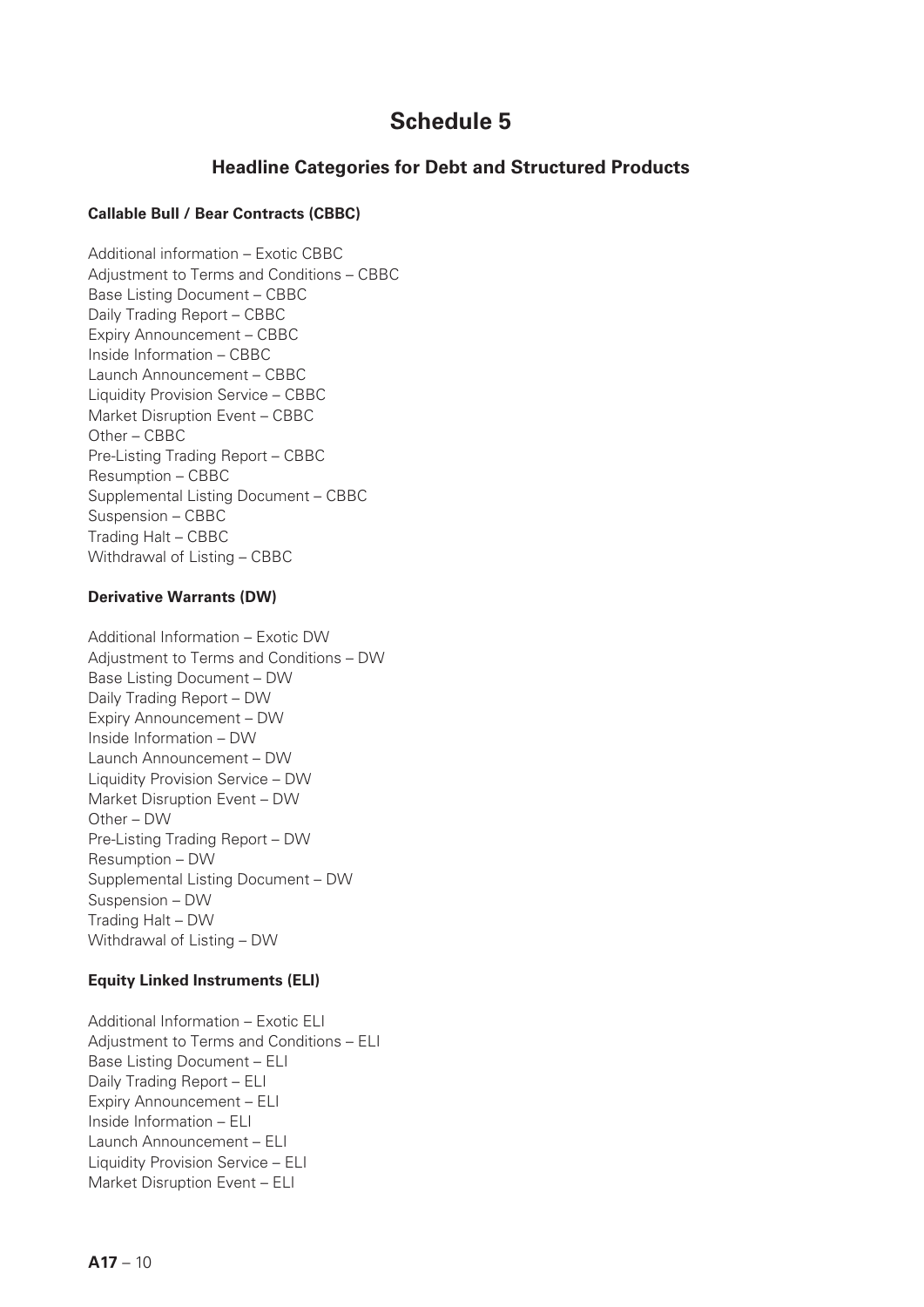Other – ELI Pre-Listing Trading Report – ELI Resumption – ELI Supplemental Listing Document – ELI Suspension – ELI Trading Halt – ELI Withdrawal of Listing – ELI

#### **Information regarding Structured Products Issuers**

Corporate Information – Structured Products Issuer Credit Rating – Structured Products Issuer Financial Disclosure or Report – Structured Products Issuer Inside Information – Structured Products Issuer Other – Structured Products Issuer

#### **Debt Issuance Programmes**

Financial Report – Debt Issuance Programmes Formal Notice – Debt Issuance Programmes Inside Information – Debt Issuance Programmes Issuer-Specific Report – Debt Issuance Programmes Offering Circular – Debt Issuance Programmes Other – Debt Issuance Programmes Overseas Regulatory Announcement – Debt Issuance Programmes

#### **Debt Securities**

Adjustment to Terms and Conditions – Debt Securities Financial Report – Debt Securities Formal Notice – Debt Securities Inside Information – Debt Securities Interest Payment (Announcement Form) – Debt Securities Issuer-Specific Report – Debt Securities Offering Circular and Pricing Supplement – Debt Securities Other – Debt Securities Overseas Regulatory Announcement – Debt Securities Prospectus – Debt Securities Redemption or Repurchase – Debt Securities Resumption – Debt Securities Suspension – Debt Securities Trading Halt – Debt Securities Withdrawal of Listing – Debt Securities